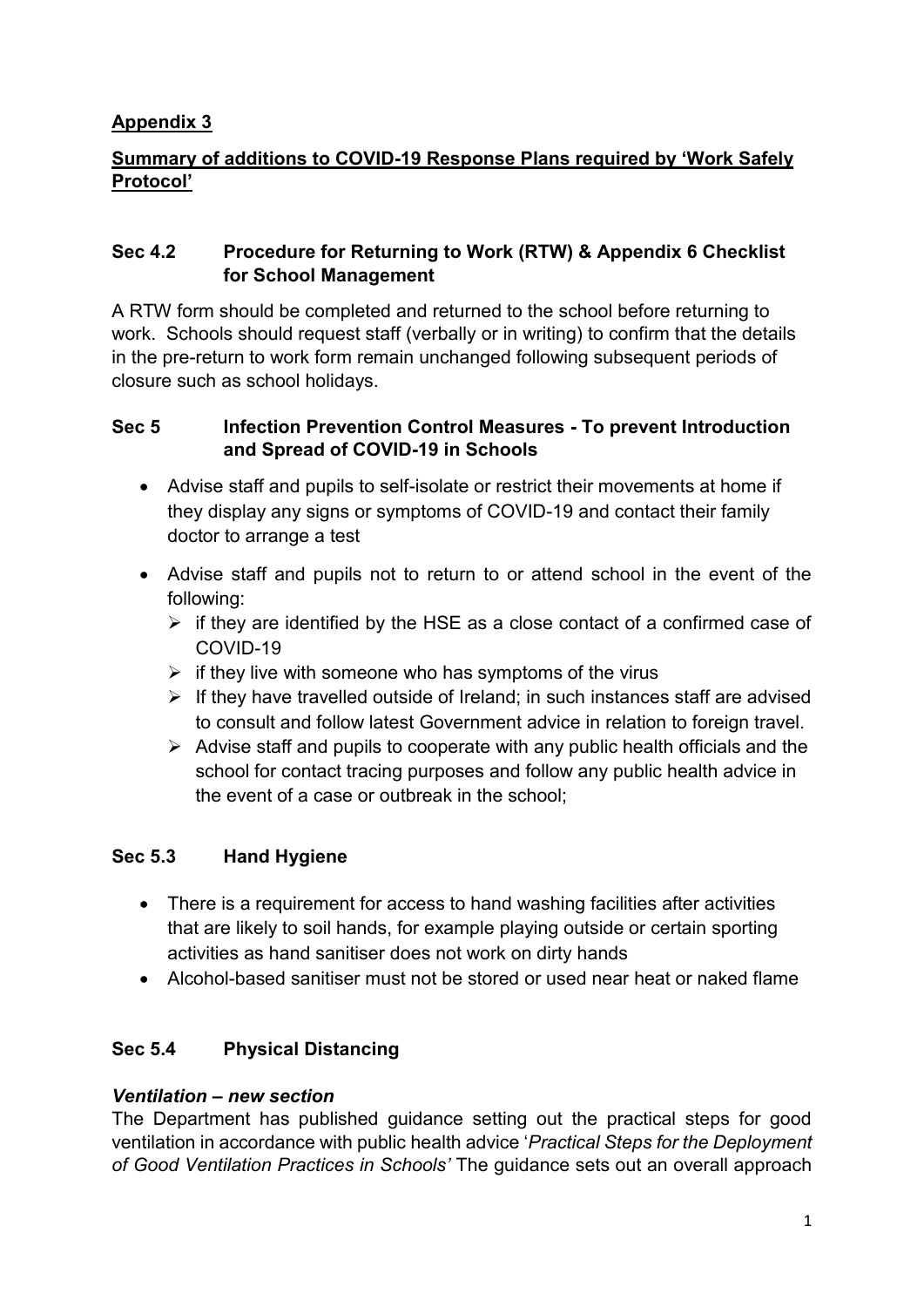for schools that windows should be open as fully as possible when classrooms are not in use (e.g. during break-times or lunch-times (assuming not in use) and also at the end of each school day) and partially open when classrooms are in use. The guidance provides that good ventilation can be achieved in classrooms without causing discomfort, particularly during cold weather.

# **Sec. 5.5 Use of PPE in Schools**

Medical Grade Masks

Schools must provide medical grade masks in the EN16483 category to all SNAs and teachers in special schools and special classes and those staff by necessity that need to be in close and continued proximity with pupils with intimate care needs including School Bus Escorts.

## **Sec 8 Dealing with a Suspected Case of COVID-19**

School staff should be encouraged to download the HSE COVID-19 tracker app to assist Public Health for contract tracing purposes both in and out of the school setting.

## **Sec 9 Staff Duties**

- Not to return to or attend school in the event of the following:
	- $\triangleright$  if they live with someone who has symptoms of the virus
	- $\triangleright$  If they have travelled outside of Ireland; in such instances staff are advised to consult and follow latest Government advice in relation to foreign travel.
- Cooperate with any public health personnel and their school for contact tracing purposes and follow any public health advice given in the event of a case or outbreak in their school
- Undergo any COVID-19 testing that may be required in their school as part of mass or serial testing as advised by Public Health

## **Sec 11 Employee Assistance Service**

Information updated in this section.

# **Appendix 2 Pre-Return to Work Form COVID-19**

Number of questions increased from 5 to 7. Additional questions**:**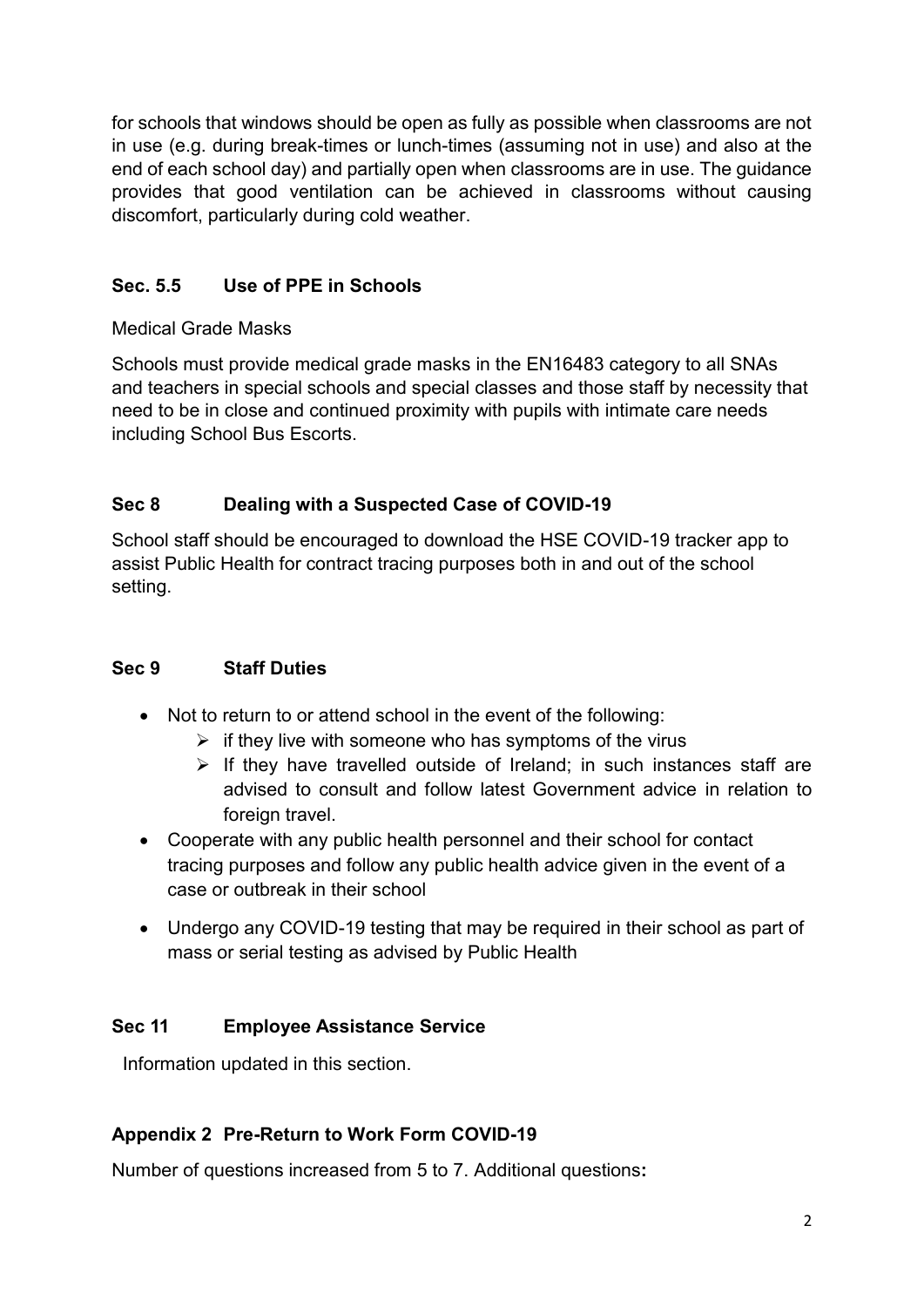- Are you awaiting the results of a COVID-19 test?
- $\bullet$  In the past 14 days, have you been in contact with a person who is a confirmed or suspected case of COVID-19?
- Other 5 are slightly reworded

#### **Appendix 6 Checklist for School Management**

#### **Staff**

- Have you requested confirmation that the details in the pre-return to work form remain unchanged following periods of closure such as school holidays.
- Have you advised staff and pupils not to return to or attend school if they are identified by the HSE as a close contact of a confirmed case of COVID-19 or if they live with someone who has symptoms of the virus.
- Have you advised staff and pupils not to return or attend school if they have travelled outside of Ireland; in such instances staff are advised to consult and follow latest Government advice in relation to foreign travel
- Have you advised staff and pupils to cooperate with any public health officials and the school for contact tracing purposes and follow any public health advice in the event of a case or outbreak in the school;

## **Hand / Respiratory Hygiene**

Have you told staff and pupils when they need to wash their hands or use hand sanitiser? This includes:

- $\triangleright$  When entering and exiting vehicles
- $\triangleright$  When entering and exiting school buildings

## **Physical Distancing**

- Have you advised staff of the Department's guidance to achieve good ventilation
- Have you checked any mechanical ventilation systems to ensure an adequate supply of fresh air is used

## **Appendix 7 Checklist for dealing with a suspected case of COVID-19**

A nominated member of the school management team will be will be responsible for ensuring that all aspects of the protocol to deal with suspected cases have been adhered to.